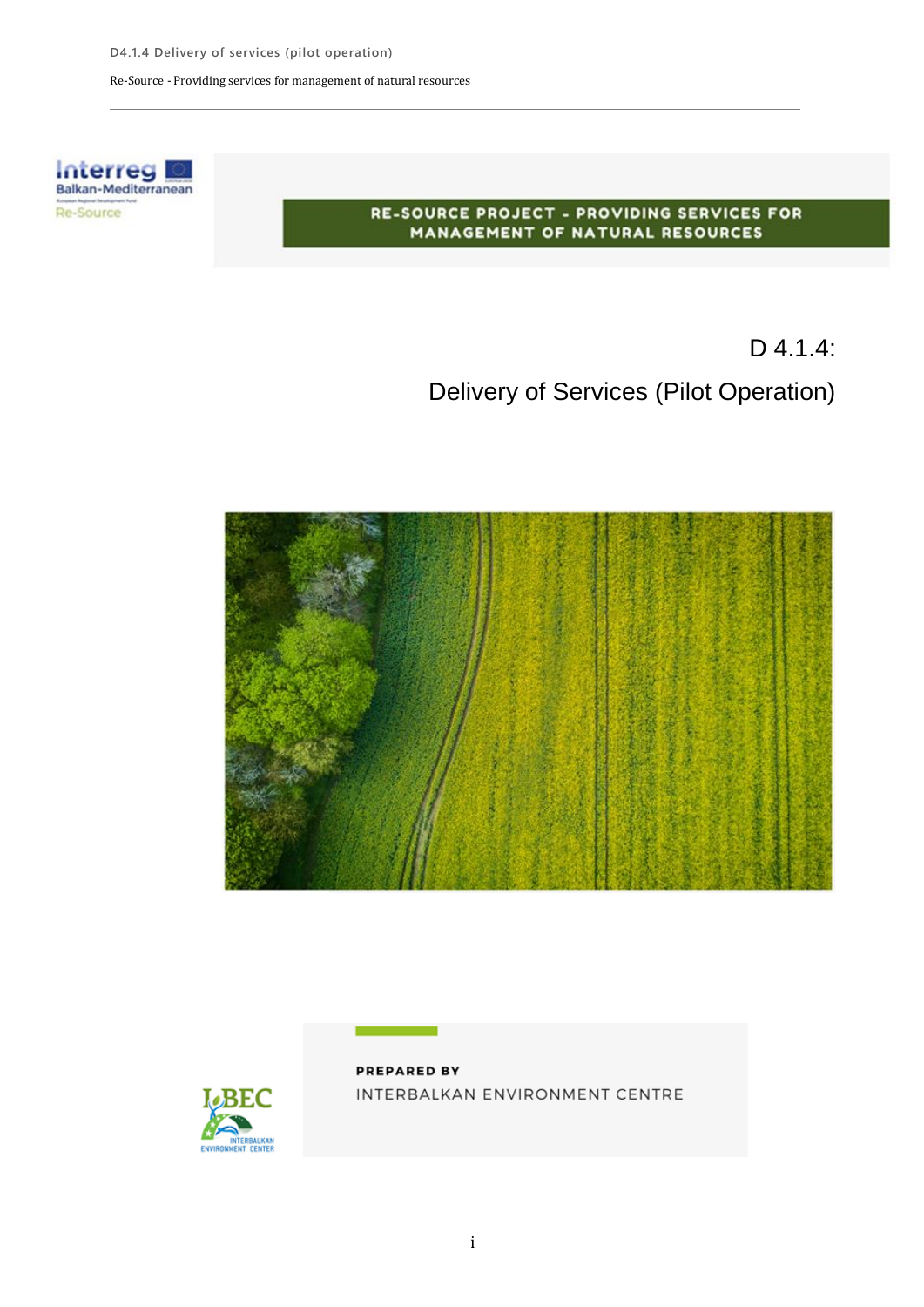### **Summary**

This report summarizes all the actions that are taking by the LP (i-BEC) concerning the delivery of tools/services developed by the LP to all project partners that are involved in pilot applications. In particular, the three tools/services are: 1) Precision irrigation: a digital model for the application of precise irrigation in space and time which is further upgraded, customized and applied within the Greek and Albanian territories, 2) application of Codes of Good Agricultural Practices (CGAP): a digital tool for the evaluation of the implementation of CGAP in Cyprus and North Macedonia territories and 3) application of soil erosion risk assessment: a digital model for large-scale risk assessment of soil erosion is customized for use within the Bulgarian territory.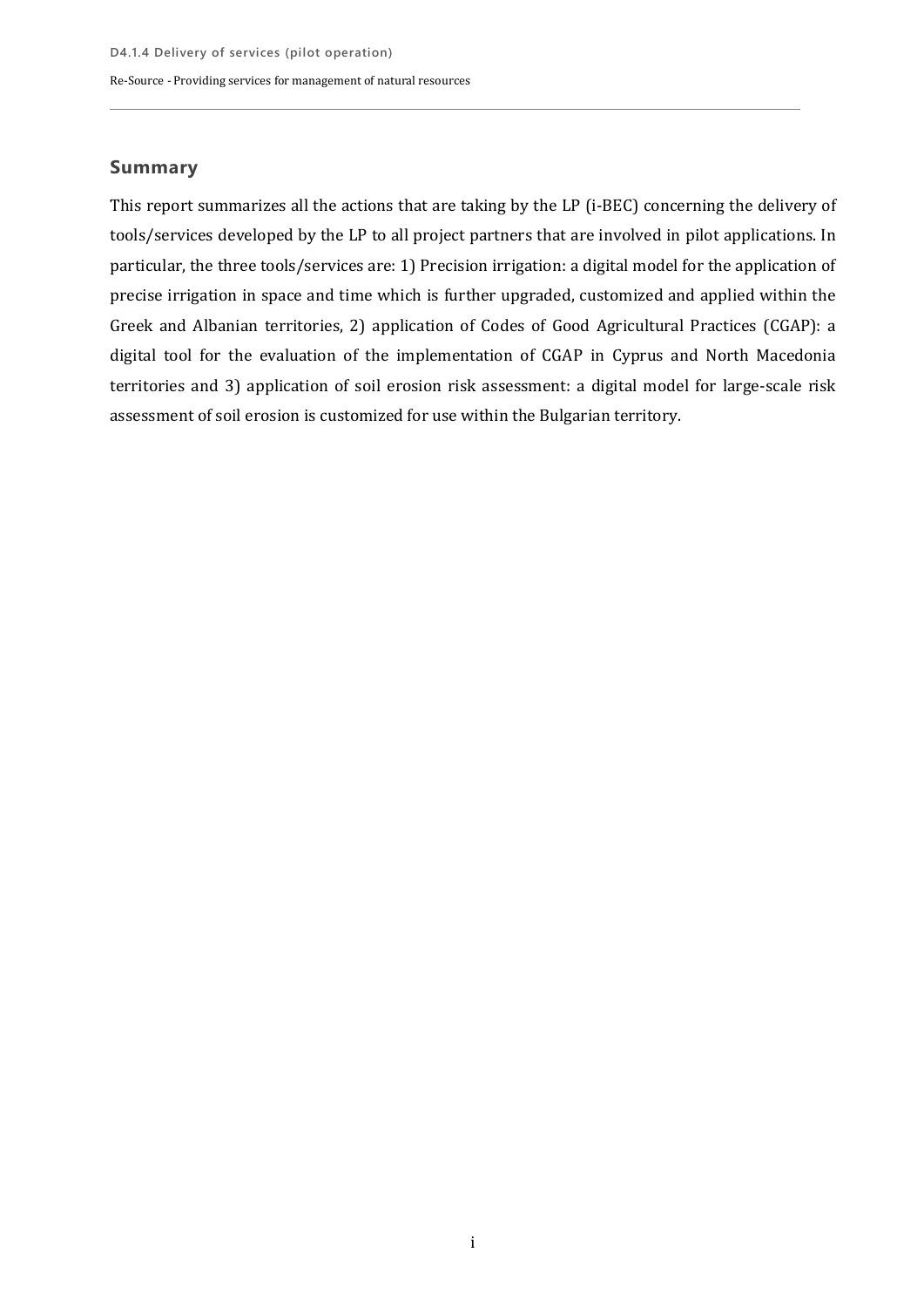#### **LIST OF FIGURES**

| Figure 1 Partners discussion regarding the delivery of services during the kick-off meeting3 |
|----------------------------------------------------------------------------------------------|
| Figure 2 Partners discussion regarding the delivery of services during the kick-off meeting3 |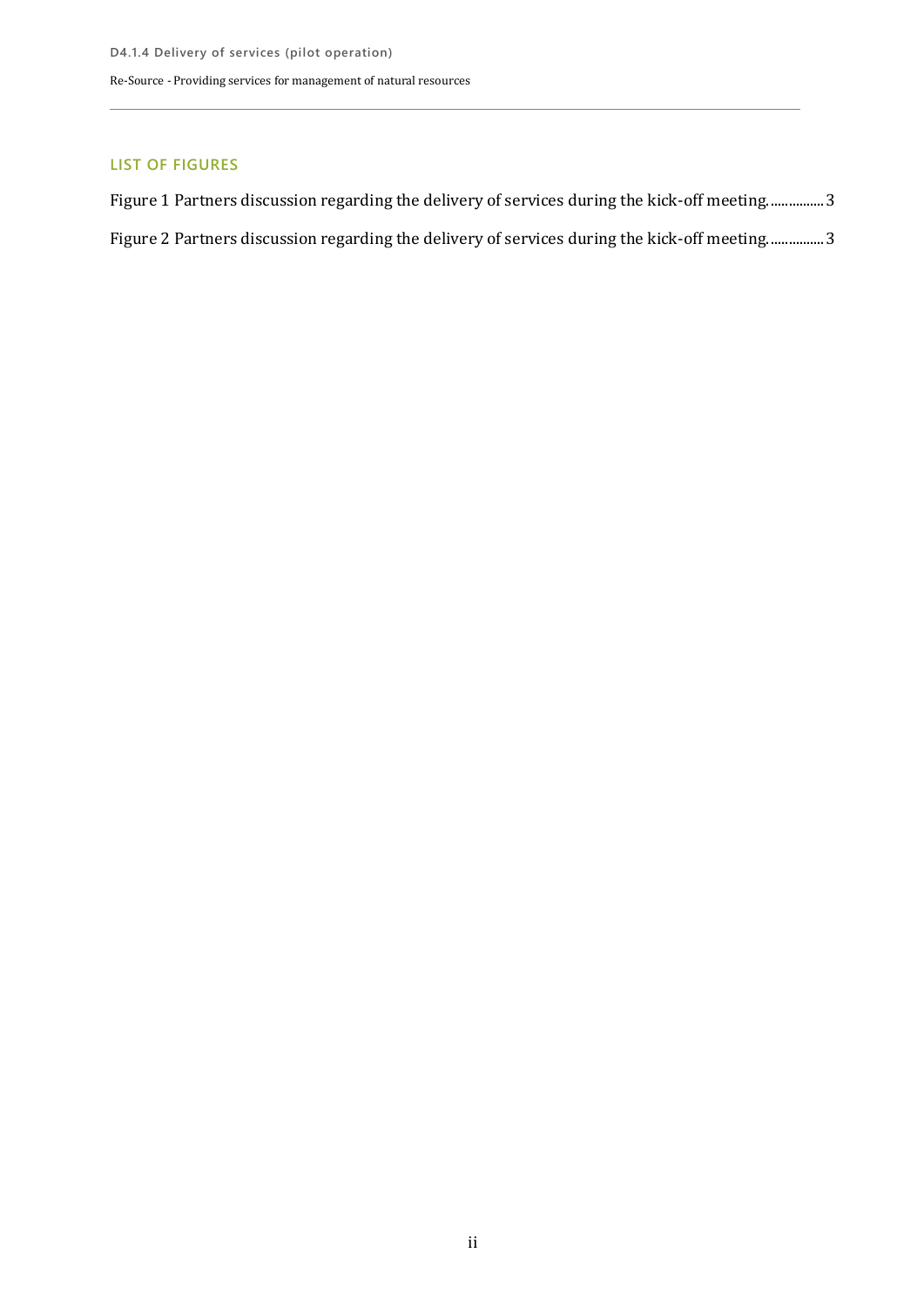### **ACRONYMS**

The following acronyms have been used in this document:

| <b>BMP</b>  | <b>Best Management Practice</b>             |
|-------------|---------------------------------------------|
| <b>CGAP</b> | <b>Codes of Good Agricultural Practices</b> |
| GIS         | <b>Geographical Information System</b>      |
| i-BEC       | interBalkan Environment Center              |
| ΙP          | Leader Partner                              |
| SDR         | Sediment Delivery Ratio                     |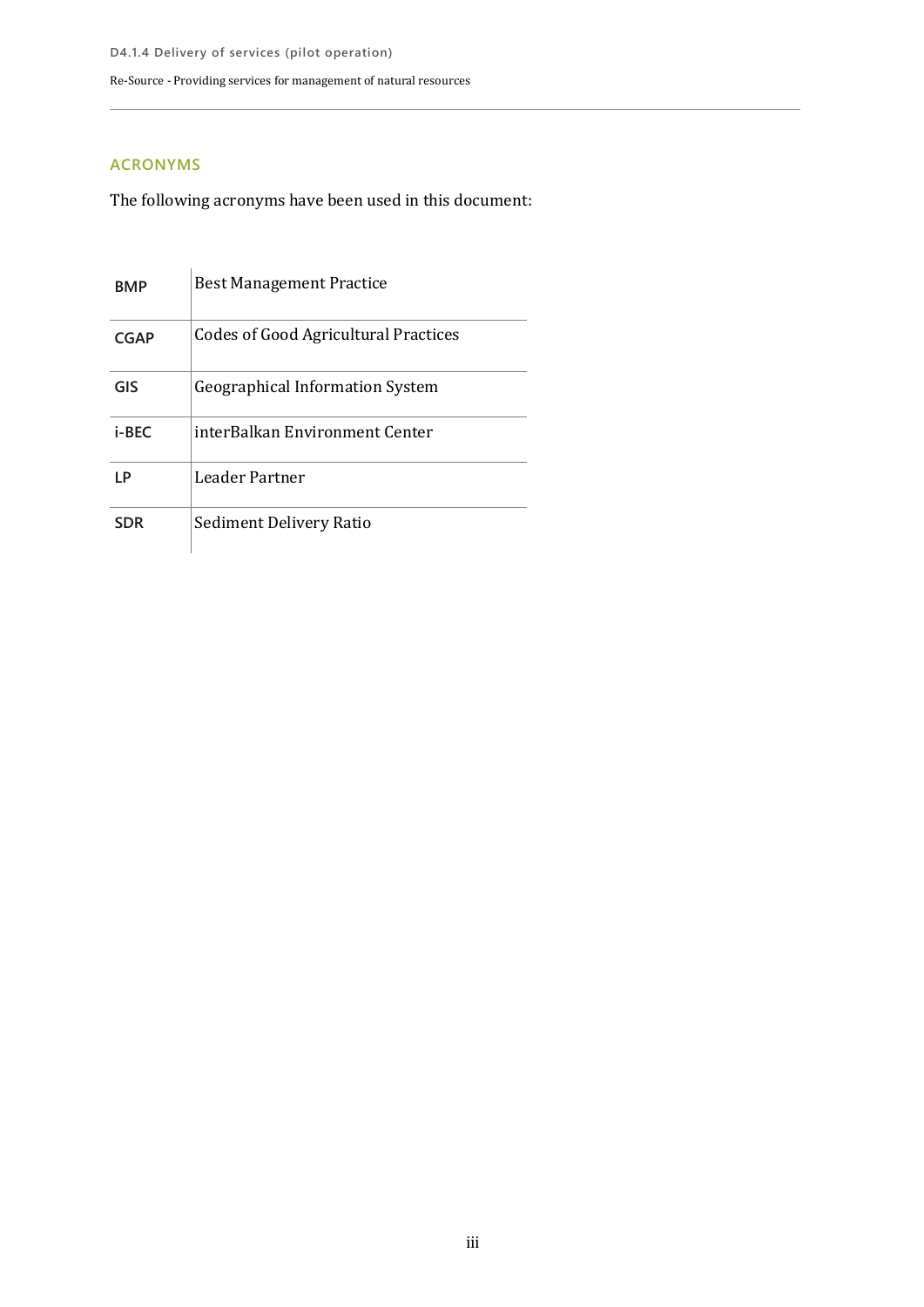### **Table of Contents**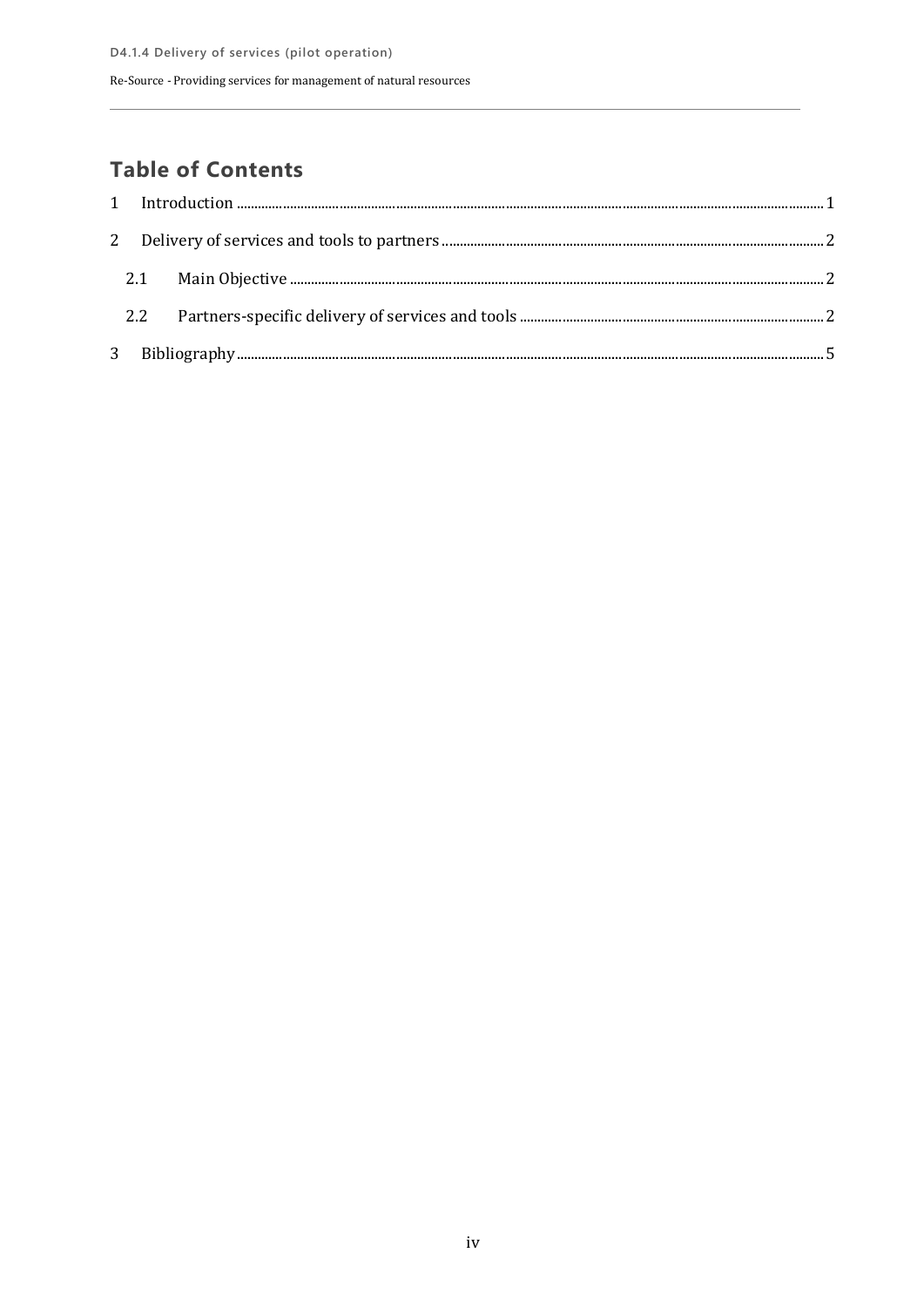### <span id="page-5-0"></span>1 INTRODUCTION

The Re-Source project tackles the need for improved transnational governance capacity in relation to the following three fields:

- 1. Irrigational water management
- 2. Codes of good agricultural practices (CGAP) and
- 3. Soil erosion risk management.

The overall objective of the project refers to the enhancement of the capacity of the public administration in five Balkan-Med countries, in relation to soil and water resources management, environmental protection and related legal framework implementation.

In agreement with the directions of the BMP framework, the project aims to capitalize on results from past projects, namely digital tools/services produced within the "Digital Convergence" framework and the "AGRO-LESS" project (ETCP Greece-Bulgaria 2007-13) and expand/customize their use into the territories of five Balkan counties: Greece, Bulgaria, Albania, Republic of North Macedonia and Cyprus in order to promote governance capacity and legal framework delivery in the three aforementioned fields.

The project exhibits a high level of transnational cooperation. The main co-operational channel among them will be brought forward by the LP (i-BEC) which aims to act as a transnational hub for the delivery of services, tools and know-how towards the rest of the partners and in close collaboration with them during all implementation phases. The transnational partnership/consortium of the project has the potential to bring changes on a wider-than national level, through the specification and development of common/harmonized definitions, methodologies and targets in the currently highly unspecified – in regulatory terms – environmental fields tackled by the project.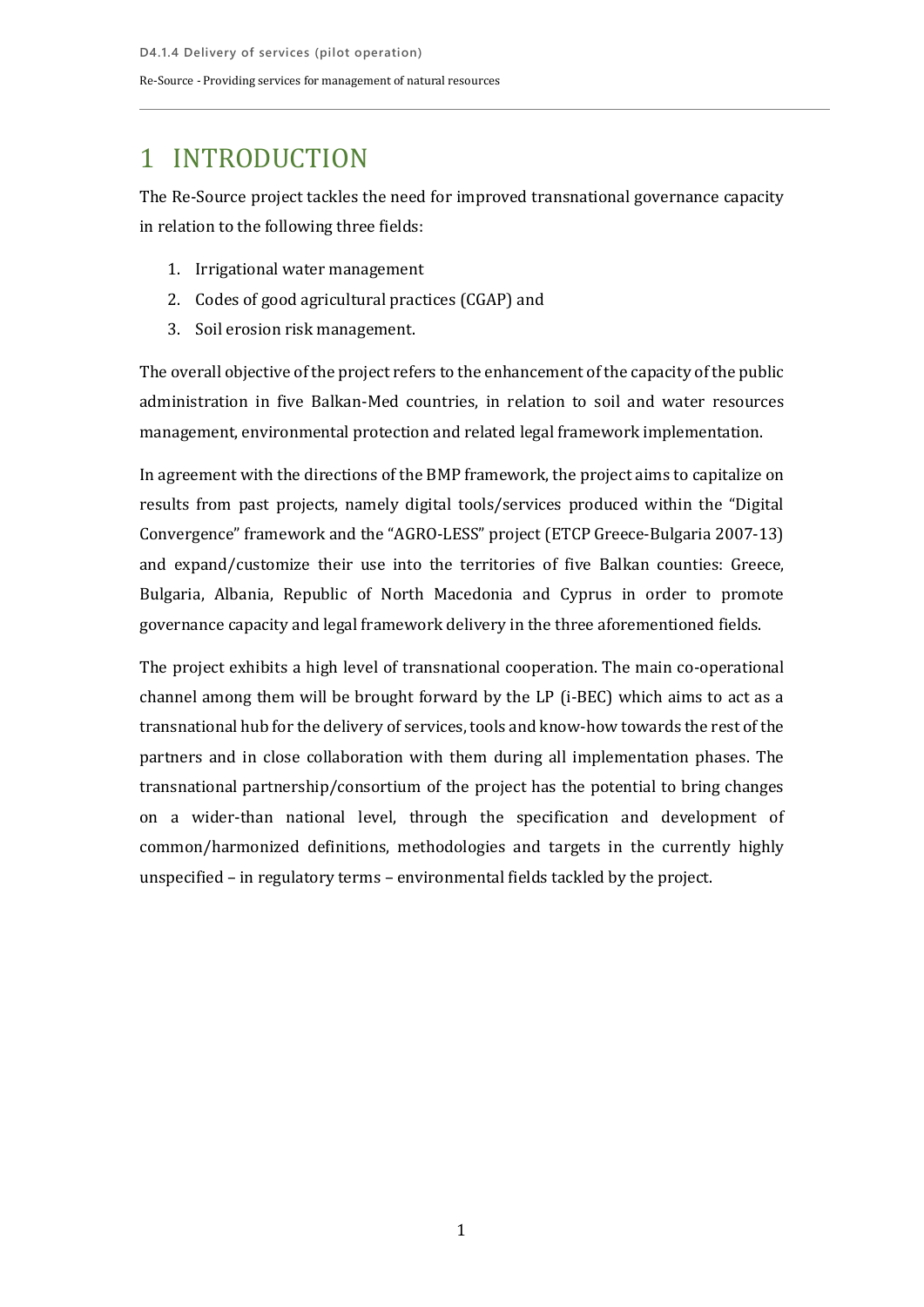## <span id="page-6-0"></span>2 DELIVERY OF SERVICES AND TOOLS TO PARTNERS

### <span id="page-6-1"></span>2.1 Main Objective

The main objective of the present material is to present all the actions that are taking by LP concerning the delivery of services towards to public bodies/end users and the application of the digital tools (pilot operation).

### <span id="page-6-2"></span>2.2 Partners-specific delivery of services and tools

The services and tools were provided to the specific project partners that are involved in pilot applications.

In particular, LP provided services and tools to P4 who is responsible for the large-scale soil erosion risk assessment model application in Bulgaria, to P5 and P6 who apply the precision irrigation model in Albania with the participation of local farmers, and to P7 and P8 who apply the Codes of Good Agricultural Practices (CGAP) in specific sites in North Macedonia and Cyprus, respectively.

In the framework of the kick-off meeting of the project that took place in the facilities of LP on July, 25<sup>th</sup> 2019, LP presented the procedure and the key points of the main activities of the project. In particular, the project's main activities include the application of precision irrigation in Greek and Albanian study areas, the application of Code of Good Agricultural Practices in Cypriot and North Macedonian territories, the application of soil erosion risk assessment in Bulgarian territory, the legal and institutional framework analysis, the present state & end user requirements analysis, the methodological guidelines & data collection protocols, the data collection procedure, the supply of the appropriate equipment, the services and digital tools development & customization, the establishment of upgraded central system and inter-related subsystems, the delivery of services (pilot operation) procedure, the operational evaluation of central system and inter-related subsystems, the techno-economic and environmental evaluation and the feasibility studies and strategic guidelines on agricultural resource management. Moments of the discussion and services delivery that were carried out during the kick-off meeting are presented in Figures 1 and 2.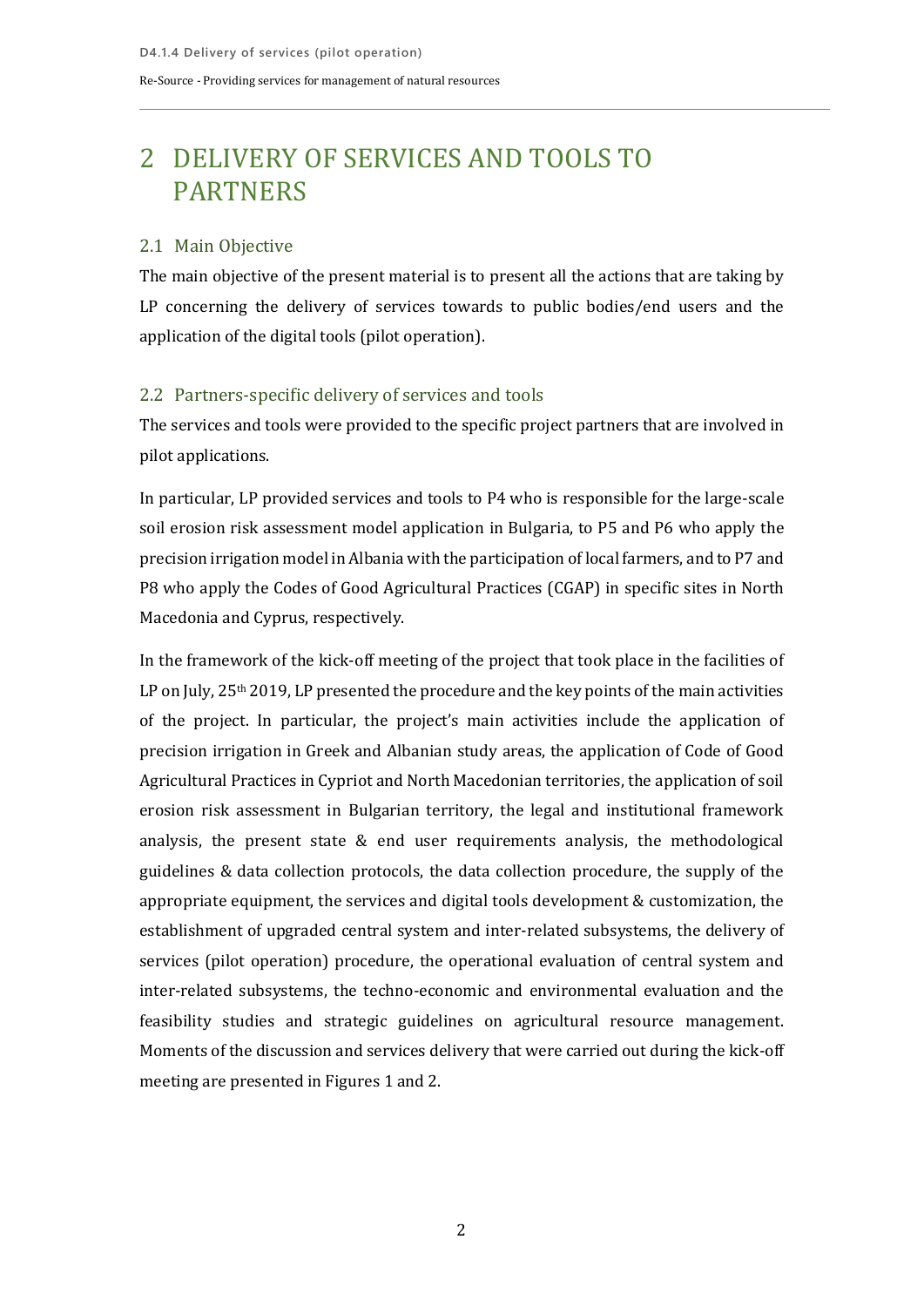#### Re-Source - Providing services for management of natural resources



**Figure 1 Partners discussion regarding the delivery of services during the kick-off meeting.**

<span id="page-7-1"></span><span id="page-7-0"></span>

**Figure 2 Partners discussion regarding the delivery of services during the kick-off meeting.**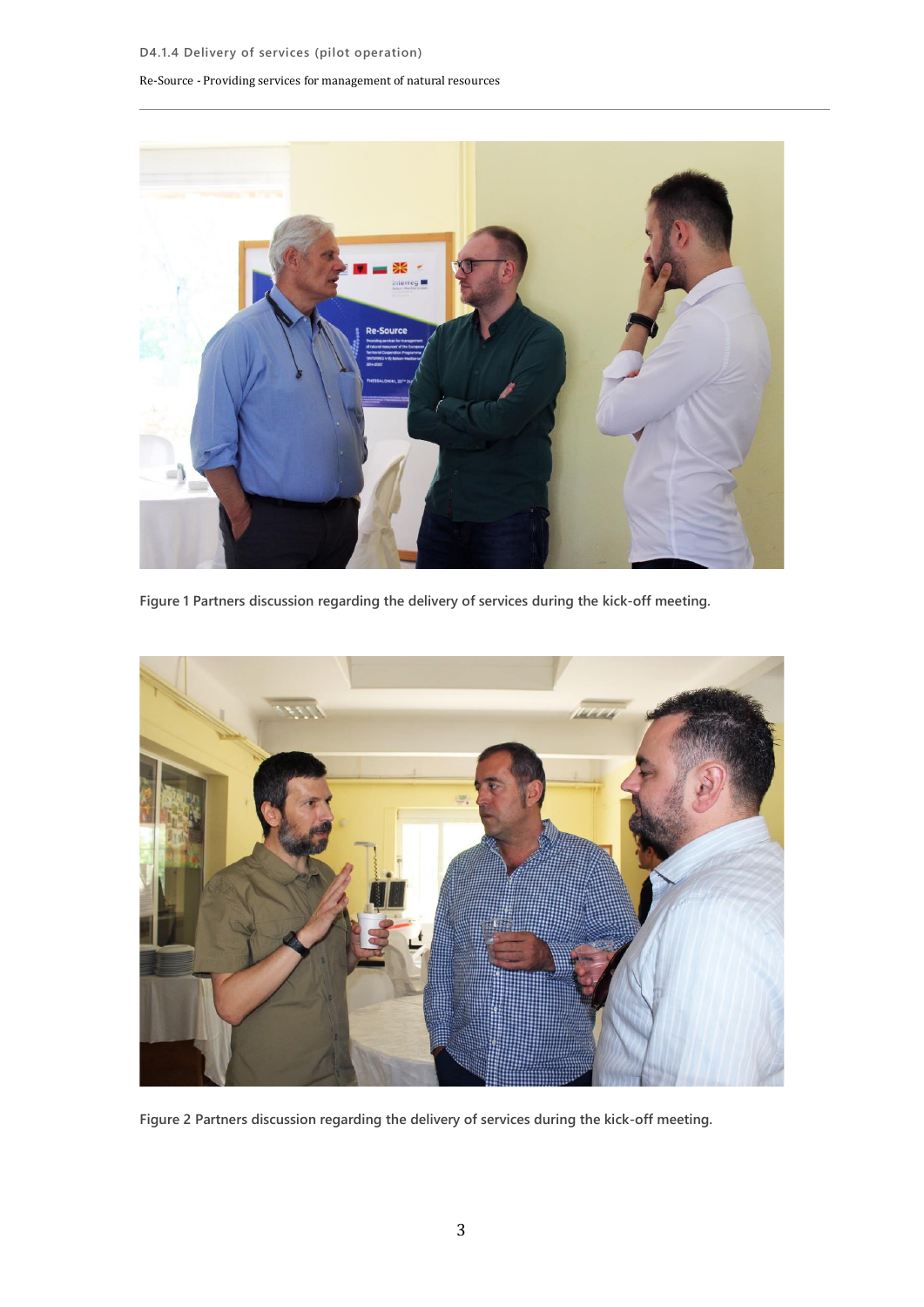During the first project meeting that took place in the Bulgarian Ministry of Agriculture, Food and Forestry on February, 28<sup>th</sup> 2020, LP presented to all the project partners the progress that has been occurred regarding the digital tools development and customization as well as on the services delivery. LP had a very fruitful discussion with all the project partners in order the scientific and technical obstacles to be overcome and the successful delivery of services and tools to be ensured. In particular, LP discussed the progress in the execution of the project in the Thessaly Region with PP 2 (Region of Thessaly, Greece), the spatially distributed irrigation program implementation and the associated environmental benefits with PP 3 (Hellenic Agricultural Organization DEMETER – Soil and Water Resources Institute, Greece), the required equipment, the legal and institutional framework analysis procedure concerning soil erosion, the organization of seminars and workshops with the commitment of public administration personnel on soil and water resources management issues and related legal framework implementation with PP 4 (Executive Forest Agency, Bulgaria) and the on-going activities regarding the delivery of services and tools with PP 5 (Ministry of Tourism and Environment, Albania), PP 6 (National Agency of Natural Resources, Albania) and PP 7 (Center of Climate Change, North Macedonia).

Moreover, LP has completed the feedback collection from the project partners regarding the existing capacities and their needs regarding the training of services use. LP has completed the management and organization of the collected feedback and finalized the "Roadmap Making".

Finally, it should be noted, that LP is continuously providing technical and scientific support to all project partners regarding the provided services including the customization of the existing parts of the system such as the portal, the system's database, the data reception and the webGIS-webIMS application.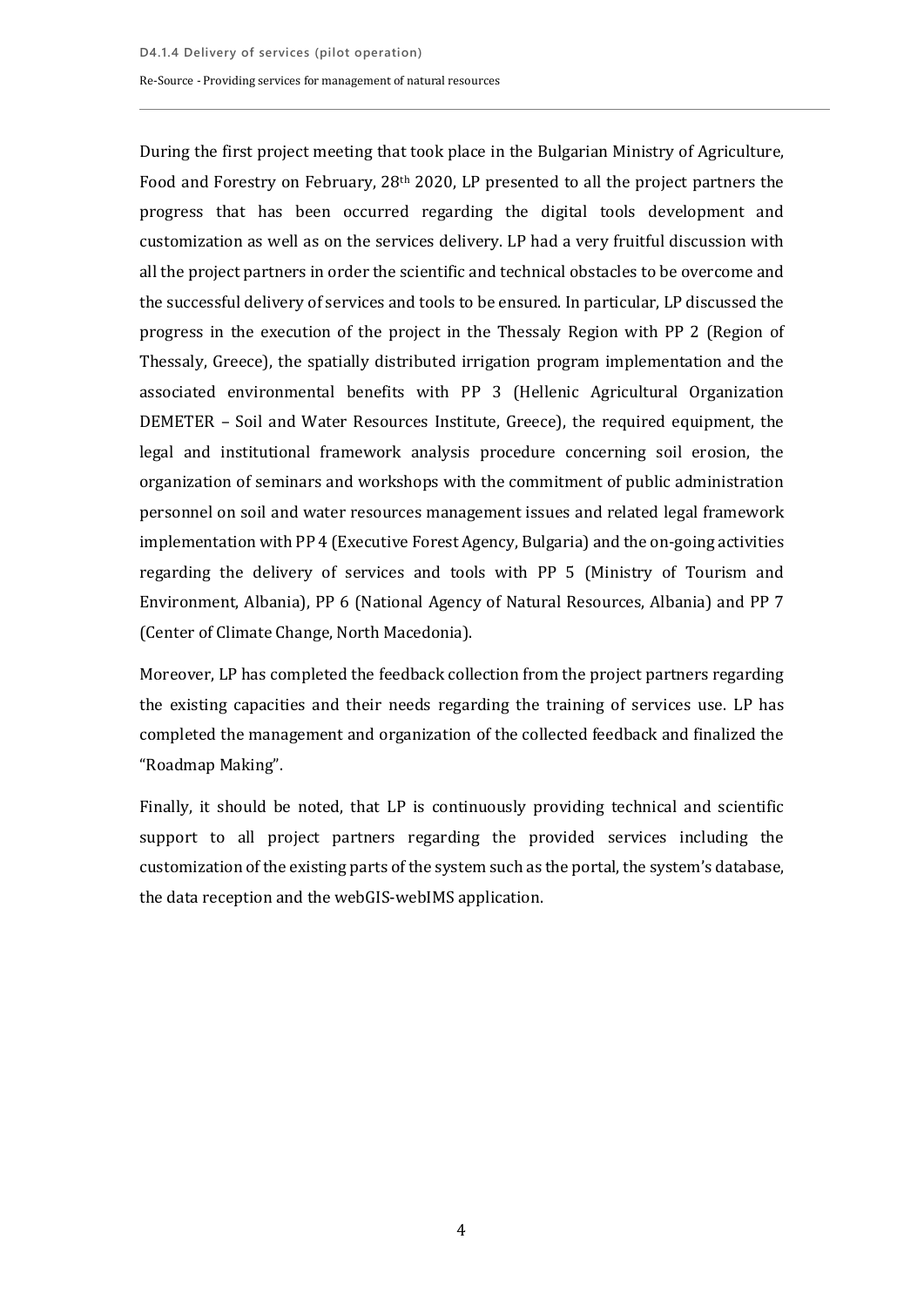### <span id="page-9-0"></span>3 BIBLIOGRAPHY

- Arslan, Selcuk, and Thomas S. Colvin. 2002. "Grain Yield Mapping: Yield Sensing, Yield Reconstruction, and Errors." *Precision Agriculture*.
- Basso, B. et al. 2001. "Spatial Validation of Crop Models for Precision Agriculture." *Agricultural Systems*.
- Brisco, B. et al. 1998. "Precision Agriculture and the Role of Remote Sensing: A Review." *Canadian Journal of Remote Sensing*.
- Chemin, Y., and T. Alexandridis. 2006. "Water Productivity at Different Geographical Scales in Zhanghe Irrigation District, China." *Asian Journal of Geoinformatics* 5(1): 3– 11.
- Desmet, P. J.J., and G. Govers. 1997. "Comment on 'Modelling Topographic Potential for Erosion and Deposition Using GIS.'" *International Journal of Geographical Information Science*.
- Ferro, V., P. Porto, and B. Yu. 1999. "A Comparative Study of Rainfall Erosivity Estimation for Southern Italy and Southeastern Australia." *Hydrological Sciences Journal*.
- Jackson, T. J. et al. 1981. "Soil Moisture Updating and Microwave Remote Sensing for Hydrological Simulation." *Hydrological Sciences Bulletin*.
- Karydas, Christos G., and Panos Panagos. 2018. "The G2 Erosion Model: An Algorithm for Month-Time Step Assessments." *Environmental Research*.
- Knijff, Jm Van Der, Rja R.J.a. Jones, L. Montanarella, and J.M. Van der Knijff. 1999. "Soil Erosion Risk Assessment in Italy." *Luxembourg: Office for Official Publications of the European Communities*.
- Lee, W. S. et al. 2010. "Sensing Technologies for Precision Specialty Crop Production." *Computers and Electronics in Agriculture*.
- Marques da Silva, R., Santos, C.A.G., Medeiros Silva, A., 2014. 2014. "Predicting Soil Erosion and Sediment Yield in the Tapacurá Catchment, Brazil. J. Urban Environ." *Journal of Urban Environment and Engineering*: 75–82.
- McBratney, Alex, Brett Whelan, Tihomir Ancev, and Johan Bouma. 2005. "Future Directions of Precision Agriculture." In *Precision Agriculture*,.